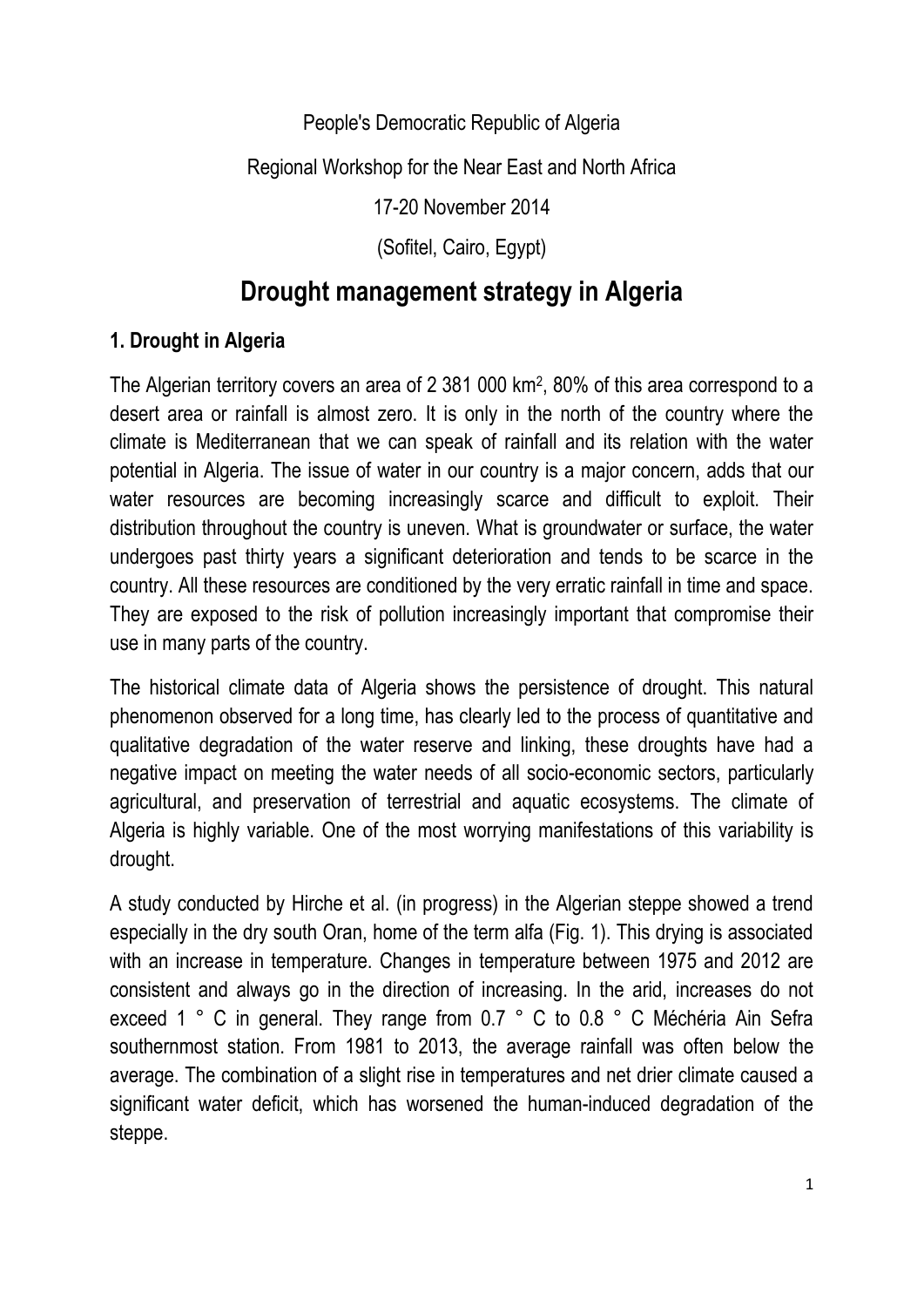

Figure 1. Evolution of rainfall in arid station south of Oran.(in Hireche,2011)

A prolonged drought has a negative impact on soils. Drying of the water reserve results in the accentuation of wind erosion that causes loss of soil fertility.

Soil drying is also accompanied by salinization phenomena of topsoil by capillary rise effect. The deposited salts destroy soil structure. These aspects are not negligible in the Algerian soil.

According Djellouli and Nedjraoui (1996), the Algerian steppes have experienced in recent decades a significant decrease in annual rainfall, sometimes several consecutive years of persistent drought. Reduced rainfall is about 18 to 27% and the dry season has increased two months during the last century.

## **2. Drought Monitoring Systems**

In Algeria, there is no particular structure specifically dedicated to the drought. Meteorological services of the wilaya of the National Meteorological Office (NMO) coordinate all weather activities throughout the province and provide local or an important economic activity, meteorological services for the protection of property and people as well as the secure management of certain economic and social infrastructure. The data of meteorological services are distributed to users through:

- The establishment of climate indices cards in Algeria

- The performance of space-time studies in temperature, rainfall patterns and extreme events,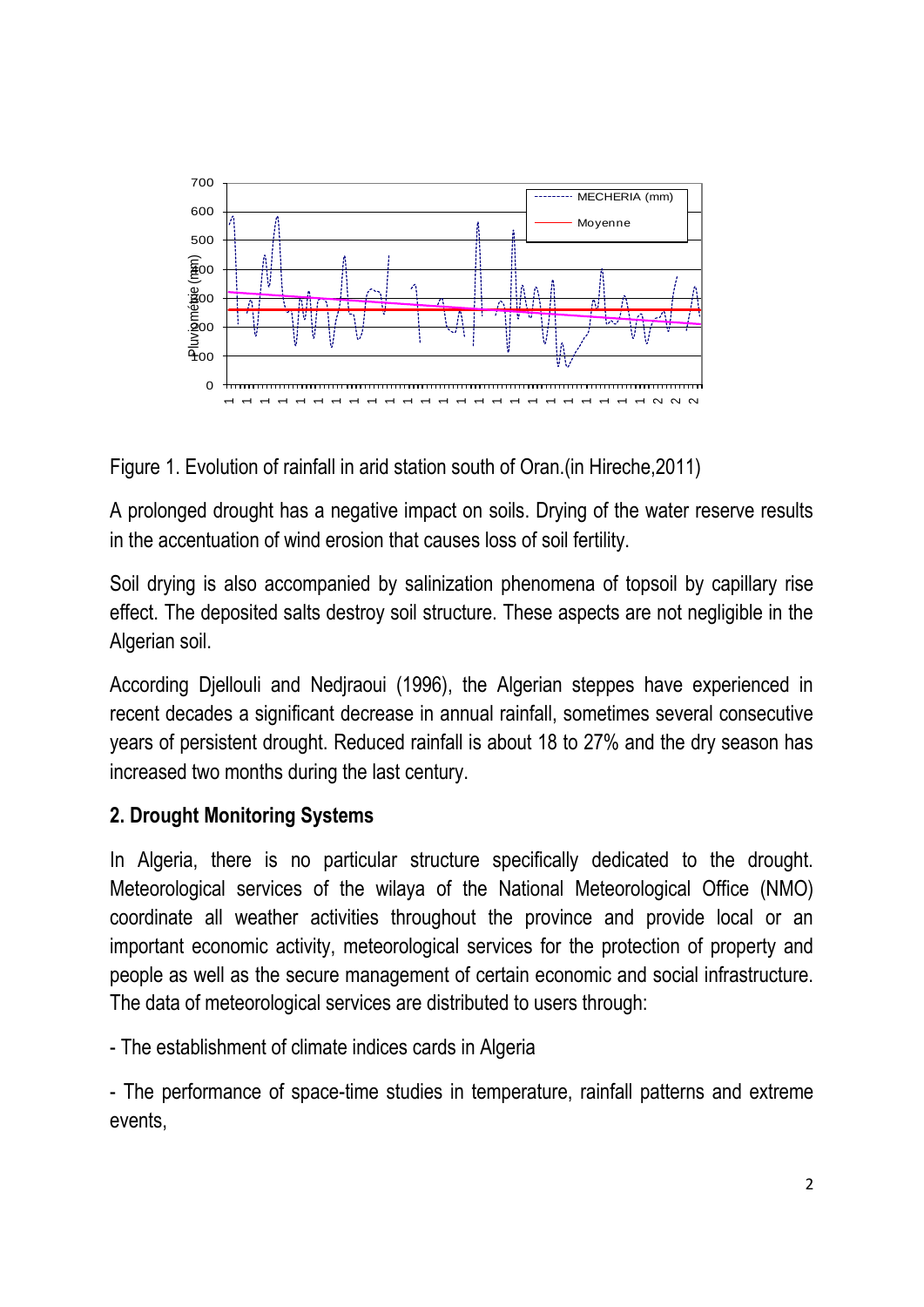- The development of a monthly newsletter seasonal forecasting of rainfall and temperatures.

Furthermore, the National Agency for Water Resources operates a hydro climate observation network spread across the national territory consists of 220 hydrometric stations, 860 rainfall stations, 36 rain gauges and 56 full climate stations. These data are used to achieving timely hydrological studies (water management, sanitation ...) or regional and development of thematic maps on different flow parameters (general rainfall map, evapo-transpiration card map flows) to the edition of hydrological yearbooks and monthly rainfall newsletters

Also, the National Centre for decision support from the Ministry of Interior is responsible to collect, disseminates and exploits real-time information and data from early warning systems of all kinds.

### **3. Impact of drought on grain production**

Agriculture, consuming 70% of mobilized water resources is one of the economic sectors most exposed to weather and therefore the most sensitive to drought. Figure 2 shows that grain production is dependent on the annual rainfall.



Figure 2: Change in cereal production depending on the annual rainfall in the southern steppe of Sidi Bel Abbes prefecture (in Hellal et al, 2014.).

For the cereal sector about 1.5 to 2 million ha/year is sown and nearly 56 million quintals are processed annually by the industry. The average national production increased from 22.5 million quintals in 1990-1999 to 34.3 million quintals in 2004-2008, with fluctuations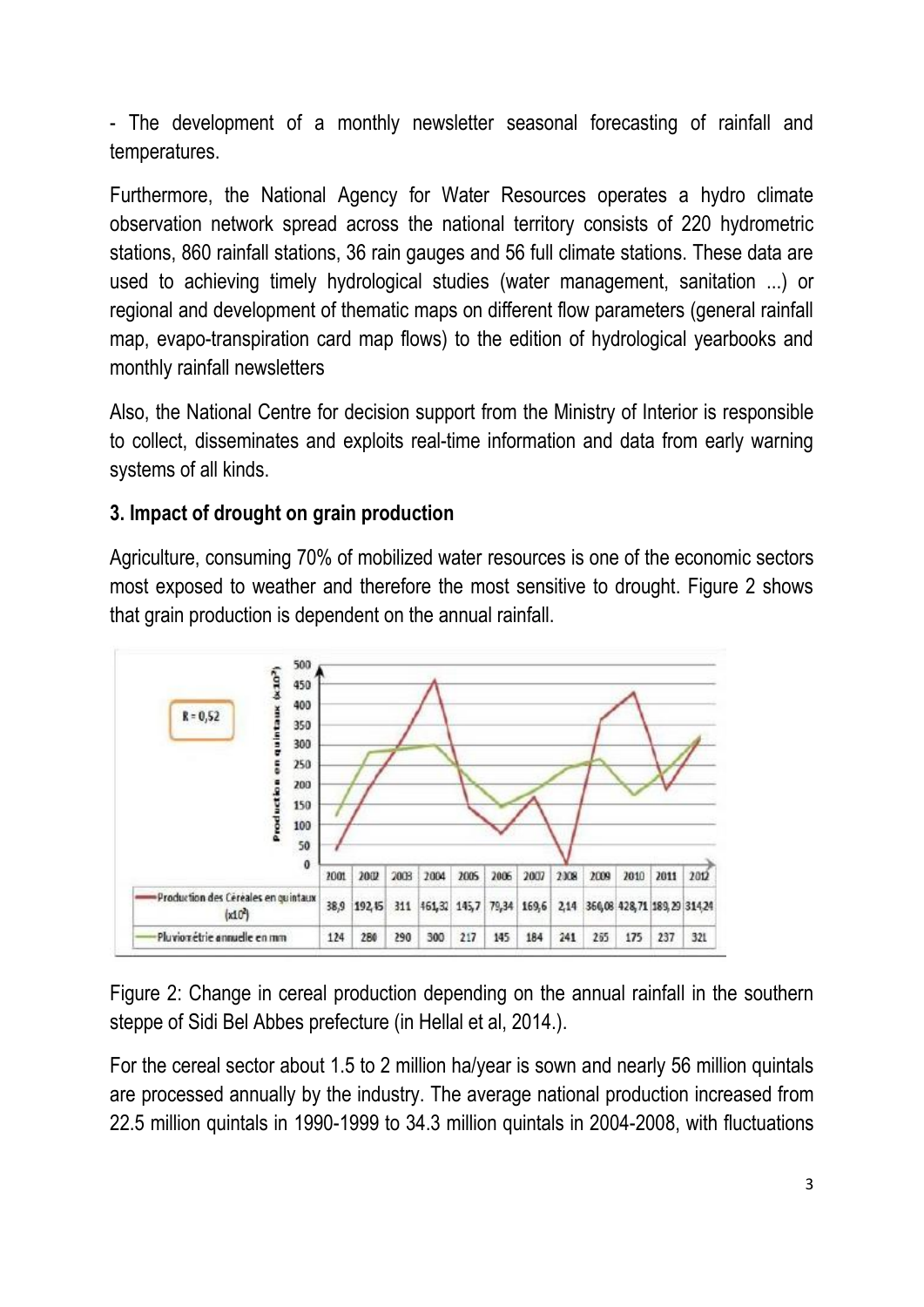related to climate ranging from 9.3 million quintals of dry years to 43 million quintals in wet years.

Thus, the lack of rainfall, but also the poor distribution of rainfall during the year largely explains the large variation in grain production.

Now estimated at 8 billion \$, agricultural production employs 1.2 million people or nearly 20% of the active population and contributes to GDP with an average of 10% thanks to the implementation, since 2000, the National Agricultural and rural Development Plan (PNDAR) 1

The PNDAR (National Program for Agricultural and Rural Development) also encouraged the introduction of appropriate irrigation technology to dry regions. The private sector has invested primarily in the production and installation of irrigation systems "drip" and micro aspersion. Moreover, in the oasis, the PNDAR financed, at the request of local communities, the rehabilitation of traditional irrigation systems (foggaras).

### **Water Resources Vulnerability**

The water potential is estimated initially to 19.4 billion m3. These potentials are dependent on rainfall. Taking account of drought, water potential would be 17 billion m3 / year with 10 billion m3 of surface resources in the northern region, a decrease of 11% (Ministry of Water Resources, 2012). Water availability per capita is 600 m3 / inhab. / Year, Algeria and is in the category of poor countries in water resources under the scarcity threshold set by the World Bank at 1000 m3 / inhab. / Year .

The decrease in surface water resources is due to drought, but also to siltation inherent in deforestation and severe erosion reduces the storage capacity of the dams of 2 to 3% and the decrease in runoff

### **4. Strategies against drought**

Algeria has implemented various strategies against droughts that can be divided into two groups:

- Great work are to improve the hydraulic equipment of the country for the mobilization and storage of water.

- Rural development of water conservation and soil improvement works.

- The organization of institutional structures that fight against drought. These structures have the goal of integrating the risks of "drought" in planning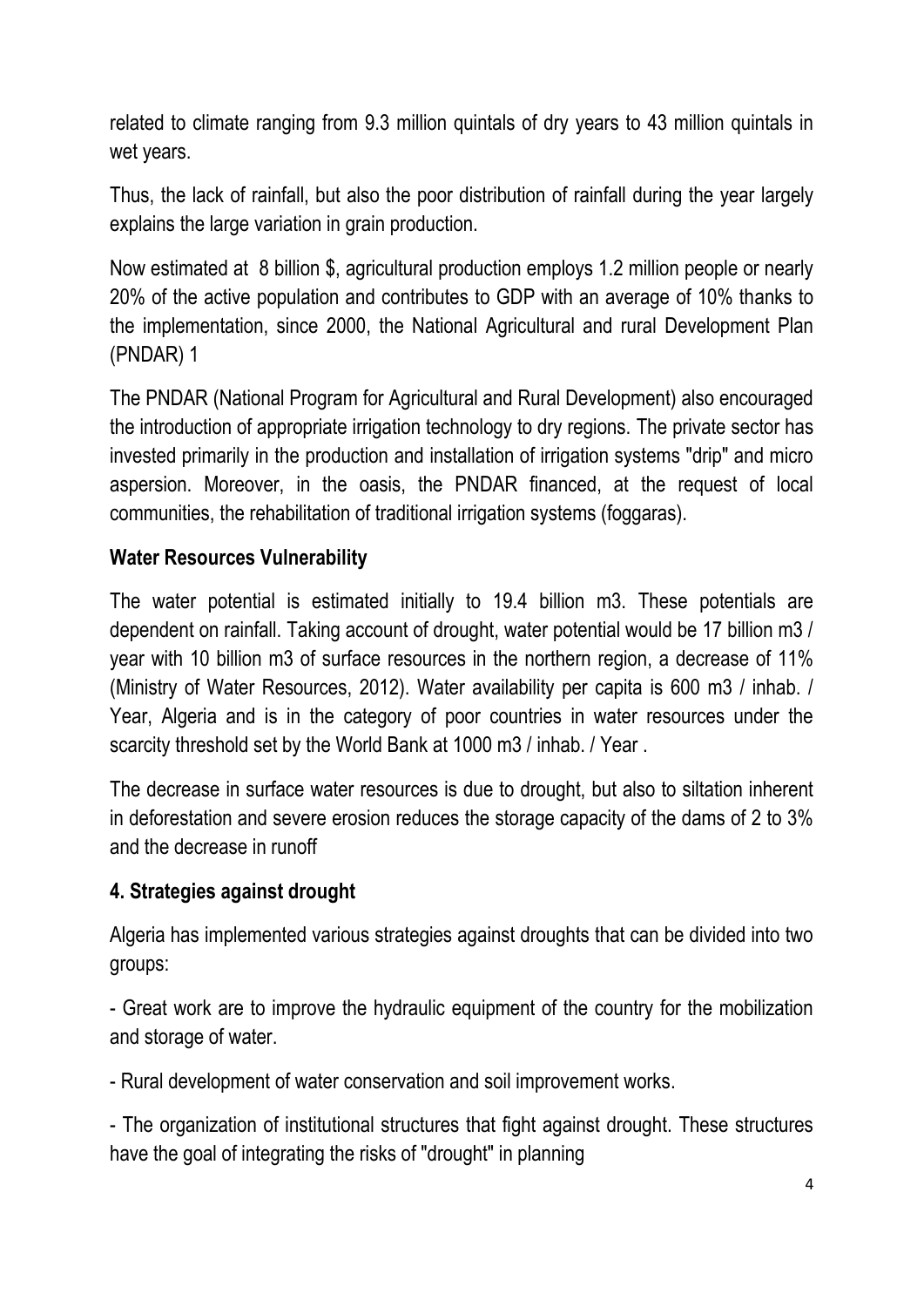The authorities have implemented in the early 2000s a water policy with three strategic objectives:

- Improving access to public water services to ensure sustainable Household and Industrial safe water supply quantity sufficient in required quality and at fair and progressive tariffs to better manage demand.

- Strengthening access to public sanitation service to ensure the safety of the living environment and the protection of water ecosystems.

- The development of an efficient irrigated agriculture water to support national food security policy.

The effects of the new water policy (mobilization of conventional and unconventional resource with the desalination of sea water and wastewater reuse) and the major projects implemented during the decade used to ensure coverage of current and future water needs, for a population that will grow by 40 to 50% in 2030 (45 to 50 million), for industrial activities and expanding irrigated agriculture that needs to be expanded and modernized.

Indeed, the changing needs caused by socio-economic development and the need to secure the supply of drinking water need to maximize the mobilization of surface water and groundwater with an expanded use of unconventional resources (desalination, reuse treated wastewater).

These objectives also require rational use of water with a policy of incentives and economic awareness of water and its valuation.

Following the efforts made in the field of water during the last decade, the rate of connection of the urban population to the drinking water public network from 78% in 1999 to 93% in 2010 with an average grant of 168 l / day / person and daily distribution for 70% of the population.

These results were achieved through (i) the realization of many conveyances from dams, transfers and groundwater aquifers (ii) rehabilitation and expansion of water supply networks of cities and (iii) strengthening the management capacity covering both the technical and business functions.

For sanitation, with enlargement of sewerage networks including linear reached 40 000 km, the connection rate of urban population to the public network from 72% in 1999 to 86% in 2010.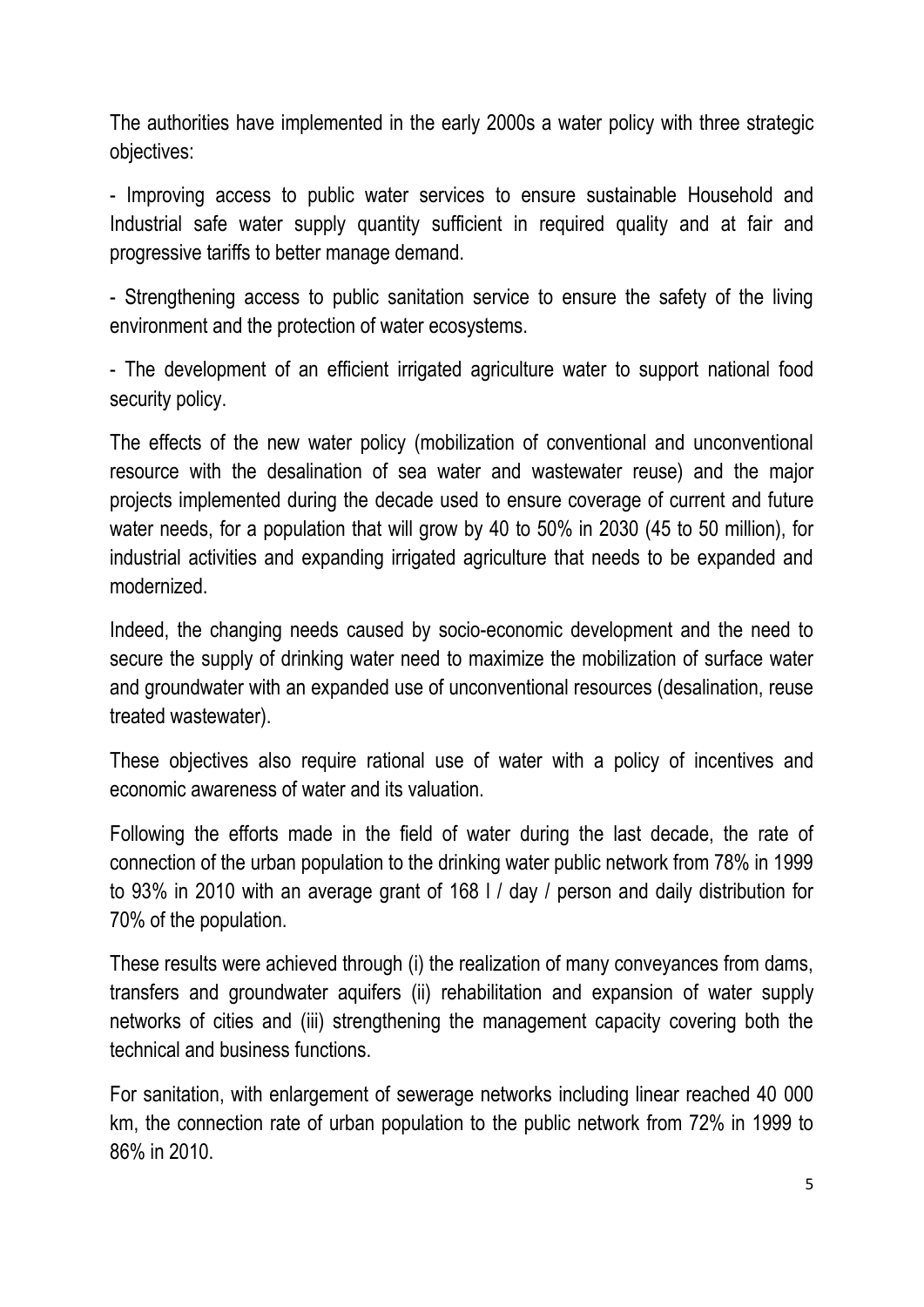Regarding the objective of water resource protection and recovery unconventional resources, a major wastewater treatment plant design program has been initiated in recent years by addressing priority

- Wastewater from settlements upstream dams exploitation and groundwater as well as agglomerations of more than 100 000 people.

- Wastewater from settlements upstream dams under construction or planned.

- Wastewater from coastal areas.

The treatment plants and lagoons park now reached 110 units with a total capacity of about 600 million m3 / year. With projects in realization, the park will reach 205 stations of which 96 lagoons which will increase treatment capacity of 800 million m3 / year. In the medium term, it will reach 1.2 billion m3 / year.

In irrigation, the equipped area in large areas has reached 220 000 hectares, of which 100 000 ha meadows made in the period 2000-2009. Currently, an average of 45 000 ha is actually irrigated because of the resource constraints that will be solved in the coming years with the mobilization of new water resources.

For small and medium irrigation, irrigated area exceeds 900 000 ha mainly from groundwater resources. The hill chosen park includes over 400 works including a hundred made over the period 2000 -2009, to mobilize 50 million m3 and irrigate an area of 10 000 ha.

Regarding the economic awareness of the water, individuals and social groups, fully and without discrimination, access to information and education on issues related to water and, through various channels communication such as commercial agencies technical institutions and services in charge of the management of public water services and call centers.

Legislative and regulatory framework

In Algeria, an important legislative and legal framework for water and the environment was set up in the 80s.

There may be mentioned:

- la loi n° 83-17 du 1er juillet 1983 portant Code des eaux (complétée par l'ordonnance n° 96-l3 de juin 1996)